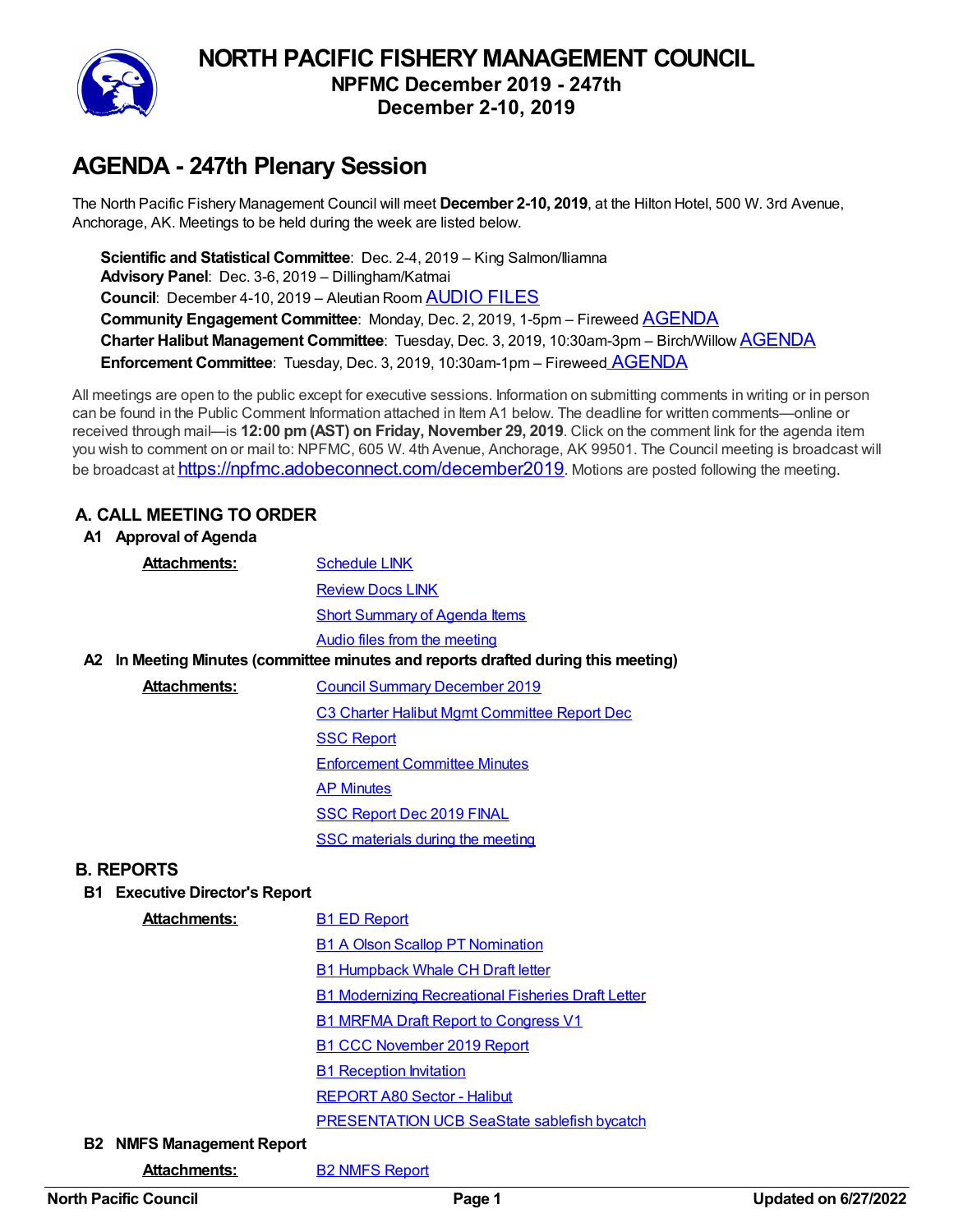| <b>North Pacific Council</b>                                    |                                   | <b>Meeting Agenda</b>                                           | December 2-10, 2019 |
|-----------------------------------------------------------------|-----------------------------------|-----------------------------------------------------------------|---------------------|
|                                                                 |                                   | <b>B2 Report of the Bering Sea Convention Annual Conference</b> |                     |
|                                                                 |                                   | <b>B2 FMP Amendments Approvals</b>                              |                     |
|                                                                 |                                   | <b>B2 2020 ADP for Observers</b>                                |                     |
|                                                                 |                                   | <b>PRESENTATION BSAI In-Season Mgmt</b>                         |                     |
|                                                                 |                                   | <b>PRESENTATION GOA In-Season Management PPT</b>                |                     |
|                                                                 |                                   | <b>REPORT EFP Aleut Corp</b>                                    |                     |
|                                                                 |                                   | <b>PRESENTATION Aleut Corp EFP Interim Report</b>               |                     |
|                                                                 | <b>B3 NOAA GC Report</b>          |                                                                 |                     |
|                                                                 | <b>Attachments:</b>               | <b>B3 Recusal Determinations</b>                                |                     |
|                                                                 |                                   | <b>B3 Designated Officials</b>                                  |                     |
|                                                                 | <b>B4 NOAA Enforcement Report</b> |                                                                 |                     |
|                                                                 | <b>Attachments:</b>               | <b>B4 NOAA Enforcement Report</b>                               |                     |
|                                                                 |                                   | <b>B4 NOAA Enforcement Presentation</b>                         |                     |
| B5 ADF&G Report (including biennial Halibut Subsistence Report) |                                   |                                                                 |                     |
|                                                                 | <b>Attachments:</b>               | <b>B5 ADFG Halibut Subsistence Report</b>                       |                     |
|                                                                 |                                   | <b>B5 ADFG Presentation</b>                                     |                     |
|                                                                 |                                   | <b>B5 ADFG Report</b>                                           |                     |
|                                                                 | <b>B6 USCG Report</b>             |                                                                 |                     |
|                                                                 | <b>Attachments:</b>               | <b>B6 VHF-FM Radio Outages</b>                                  |                     |
|                                                                 |                                   | <b>B6 Coast Guard Council Report</b>                            |                     |
|                                                                 |                                   | <b>B6 Coast Guard Enforcement Report PPT</b>                    |                     |
|                                                                 | <b>B7 USFWS Report</b>            |                                                                 |                     |
|                                                                 | <b>Attachments:</b>               | <b>B7 USFWS Report</b>                                          |                     |
|                                                                 | <b>B8 IPHC Report</b>             |                                                                 |                     |
|                                                                 | <b>Attachments:</b>               | <b>B8 IPHC Report</b>                                           |                     |
|                                                                 |                                   | <b>B8 IPHC Report Presentation</b>                              |                     |
|                                                                 |                                   |                                                                 |                     |

#### **C. MAJOR ISSUES / FINAL ACTION ITEMS**

C1 BSAI Groundfish Specifications – a) BSAI Ecosystem Status Report, b) Joint Plan team Report, c) BSAI<br>Groundfish Plan Team Report, d) Groundfish Harvest Specifications

| Attachments: | <b>C1 Action Memo</b>                                |
|--------------|------------------------------------------------------|
|              | C1 BSAI SAFE Intro Chapter                           |
|              | <b>Link to all SAFE chapters</b>                     |
|              | C1 BSAIPT Minutes Nov 2019                           |
|              | C <sub>1</sub> C <sub>2</sub> Joint Minutes Nov 2019 |
|              | <b>C1 BSAI Gfish Specs Tables</b>                    |
|              | C1 Table 1 BSAIPT Recommendations EXCEL              |
|              | <b>C1 EBS Herring Biomass Estimate</b>               |
|              | <b>PRESENTATION EBS Pcod SSC and Council</b>         |
|              | TABLE SSC Recommended BSAI OFL and ABC 2020-2021     |
|              | <b>PRESENTATION EBS pollock SSC and Council</b>      |
|              | <b>C1 AP Motions</b>                                 |
|              | <b>PRESENTATION EBS Ecoystem COUNCIL</b>             |
|              | <b>HANDOUT EBS Ecosystem Brief</b>                   |
|              | PRESENTATION BSAI Specs Tables 20-21                 |
|              | <b>PRESENTATION Joint PT Council</b>                 |
|              |                                                      |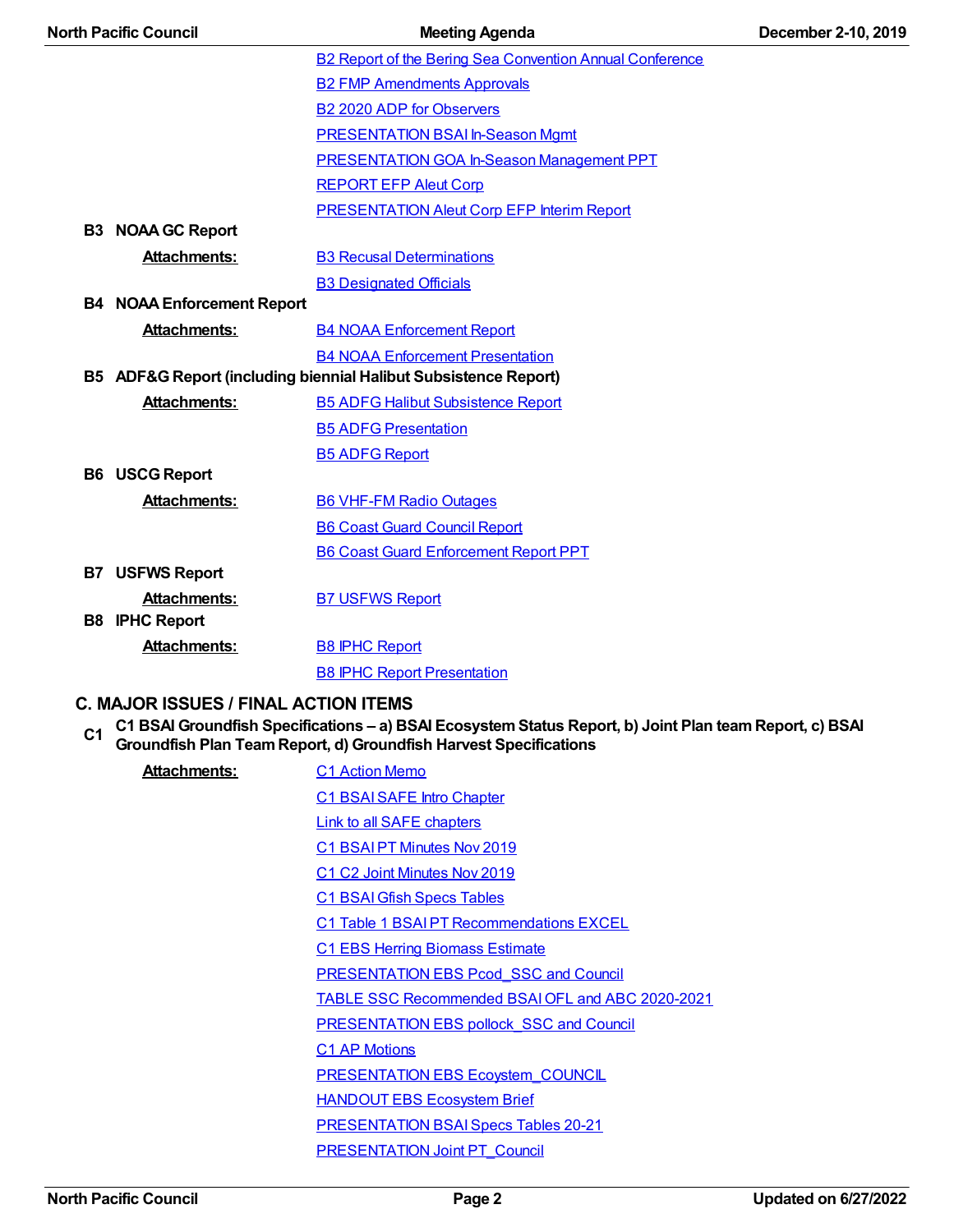[PRESENTATION\\_Sablefish\\_Council](https://meetings.npfmc.org/CommentReview/DownloadFile?p=9449837b-7619-495c-b224-1f51d686cd5c.pdf&fileName=PRESENTATION_Sablefish_Council.pdf) [PRESENTATION](https://meetings.npfmc.org/CommentReview/DownloadFile?p=73e30df8-161b-4a27-9b52-0666d3400e26.pdf&fileName=PRESENTATION%20BSAI%20Plan%20Team_Council.pdf) BSAIPlan Team\_Council

[REPORT](https://meetings.npfmc.org/CommentReview/DownloadFile?p=e8664e3a-58df-4d33-aa89-70117856c8e8.pdf&fileName=REPORT%20SSC%20C1%20to%20Council.pdf) SSC C1 to Council

[PRESENTATION](https://meetings.npfmc.org/CommentReview/DownloadFile?p=3c89592d-31ab-4ae0-b90d-c6f7f3cf36ed.pdf&fileName=PRESENTATION%20SSC%20C1%20to%20COUNCIL.pdf) SSC C1 to COUNCIL

MOTION [Specifications](https://meetings.npfmc.org/CommentReview/DownloadFile?p=f536731f-970c-48c8-8bff-29f3e9f46178.pdf&fileName=MOTION%20Specifications.pdf)

[MOTION](https://meetings.npfmc.org/CommentReview/DownloadFile?p=f77c6e87-66ff-4b87-ba36-98e066e8f0de.pdf&fileName=MOTION%20Risk%20Table.pdf) Risk Table

C1 Public [Testimony](https://meetings.npfmc.org/CommentReview/DownloadFile?p=4d915494-066b-4213-97b5-9bcde56e16e6.pdf&fileName=C1%20Public%20Testimony.pdf)

**C2 C2 GOAGroundfish Harvest Specifications – a) GOAEcosystemStatus Report, b) GOAGroundfish Plan TeamReport, c) Groundfish Harvest Specifications**

Attachments: C<sub>2</sub> [Action](https://meetings.npfmc.org/CommentReview/DownloadFile?p=189a183f-7179-45ef-8f2b-79b895f0c9be.pdf&fileName=C2%20Action%20Memo.pdf) Memo

C2 GOA SAFE Intro [Chapter](https://meetings.npfmc.org/CommentReview/DownloadFile?p=d144b5b2-3294-4a7f-a980-6e47eebd9511.pdf&fileName=C2%20GOA%20SAFE%20Intro%20Chapter.pdf) Link to all SAFE [chapters](https://www.afsc.noaa.gov/refm/stocks/plan_team/2019/NovDraftDocs_2019.htm)

C2 Table 1 GOA Plan Team [Recommendations](https://meetings.npfmc.org/CommentReview/DownloadFile?p=31346982-75a3-4dc9-9563-254a5f744cca.xlsx&fileName=C2%20Table%201%20GOA%20Plan%20Team%20Recommendations%20EXCEL.xlsx) EXCEL

C2 GOA PT [Minutes](https://meetings.npfmc.org/CommentReview/DownloadFile?p=8f74fcfc-ab86-4acb-8b39-06a4014053d2.pdf&fileName=C2%20GOA%20PT%20Minutes%20Nov%202019.pdf) Nov 2019

C1 C2 Joint [Minutes](https://meetings.npfmc.org/CommentReview/DownloadFile?p=665dbfd6-7bdb-405a-98b5-1191be36a7dd.pdf&fileName=C1%20C2%20Joint%20Minutes%20Nov%202019.pdf) Nov 2019

C2 GOA [Groundfish](https://meetings.npfmc.org/CommentReview/DownloadFile?p=6ee56887-fc8b-4195-88b2-dd7659529520.pdf&fileName=C2%20GOA%20Groundfish%20Specs%20Tables.pdf) Specs Tables

[PRESENTATION](https://meetings.npfmc.org/CommentReview/DownloadFile?p=cd0ebbd2-52f1-4c0e-a18b-7d75759a4cda.pdf&fileName=PRESENTATION%20GOA%20Ecosystem%20Status%20Report.pdf) GOA Ecosystem Status Report

TABLE GOA SSC [Recommendations\\_EXCEL](https://meetings.npfmc.org/CommentReview/DownloadFile?p=c07de977-3240-4bf9-9a91-d8ad0efffc38.xlsx&fileName=TABLE%20GOA%20SSC%20Recommendations_EXCEL.xlsx)

PRESENTATION GOA [Ecosystem\\_Council](https://meetings.npfmc.org/CommentReview/DownloadFile?p=073e4bed-0b1b-4e35-ac36-422f174eee56.pdf&fileName=PRESENTATION%20GOA%20Ecosystem_Council.pdf)

[HANDOUT](https://meetings.npfmc.org/CommentReview/DownloadFile?p=c4be317c-923f-483d-8201-1feb4dd5a526.pdf&fileName=HANDOUT%20GOA%20Ecosystem%20Brief.pdf) GOA Ecosystem Brief

[PRESENTATION](https://meetings.npfmc.org/CommentReview/DownloadFile?p=4c6fcece-fd2e-44d2-90b3-d25ebbc2a7c6.pdf&fileName=PRESENTATION%20GOA%20PT.pdf) GOA PT

[PRESENTATION](https://meetings.npfmc.org/CommentReview/DownloadFile?p=3b77f86a-2be2-41ee-a2fe-55e2866950be.pdf&fileName=PRESENTATION%20GOA%20PCOD_Council.pdf) GOA PCOD\_Council

[PRESENTATION](https://meetings.npfmc.org/CommentReview/DownloadFile?p=28eab9bd-676e-4e4e-b9b3-f71b82177c3f.pdf&fileName=PRESENTATION%20SSC%20Report%20C2.pdf) SSC Report C2

C2 AP [MOTION](https://meetings.npfmc.org/CommentReview/DownloadFile?p=7abd6c22-ad2c-4bad-9cda-c4c5ce96df42.pdf&fileName=C2%20AP%20MOTION.pdf)

MOTION GOA [Specifications](https://meetings.npfmc.org/CommentReview/DownloadFile?p=c5e33c24-4140-4592-a84d-50343fa8bcef.pdf&fileName=MOTION%20GOA%20Specifications.pdf)

[MOTION](https://meetings.npfmc.org/CommentReview/DownloadFile?p=b5ef0701-797e-4ae8-887b-38c4224cf879.pdf&fileName=MOTION%20POP%20CIE%20review.pdf) POP CIE review

C2 Public [Testimony](https://meetings.npfmc.org/CommentReview/DownloadFile?p=c74e10f4-b947-4c87-8eea-87b3fe0e6480.pdf&fileName=C2%20Public%20Testimony.pdf)

#### **C3 C3 2020 Charter Halibut Management Measures for Areas 2C and 3A**

Attachments: C3 [Action](https://meetings.npfmc.org/CommentReview/DownloadFile?p=8df657c6-ed0a-4fd3-981a-7e7e5d04fb8a.pdf&fileName=C3%20Action%20Memo.pdf) Memo C3 Charter Halibut [Managment](https://meetings.npfmc.org/CommentReview/DownloadFile?p=73dcb335-e660-4bd0-9903-b9c126884484.pdf&fileName=C3%20Charter%20Halibut%20Managment%20Measures%20Analysis.pdf) Measures Analysis C3 Charter Halibut Mgmt [Committee](https://meetings.npfmc.org/CommentReview/DownloadFile?p=08a29b9e-3cfe-4e5d-9a4c-a5dac94e8b7c.pdf&fileName=C3%20Charter%20Halibut%20Mgmt%20Committee%20Report.pdf) Report Link to Charter Halibut [Committee](https://meetings.npfmc.org/Meeting/Details/1105) and comments [PRESENTATION](https://meetings.npfmc.org/CommentReview/DownloadFile?p=7308bd1b-b59a-4790-bdfb-2cf2dcbda91d.pdf&fileName=PRESENTATION%20Management%20Measures.pdf) Management Measures **C3 AP [Motion](https://meetings.npfmc.org/CommentReview/DownloadFile?p=44ab2788-4133-4ef8-97d7-ac018f84bfb0.pdf&fileName=C3%20AP%20Motion%20.pdf)** [MOTION](https://meetings.npfmc.org/CommentReview/DownloadFile?p=760473a1-d846-4c46-810b-6a7d6a2a854d.pdf&fileName=MOTION%20C3.pdf) C3 C3 Public [Testimony](https://meetings.npfmc.org/CommentReview/DownloadFile?p=6184f182-c0c6-4688-bbe3-178dda3d3707.pdf&fileName=C3%20Public%20Testimony.pdf) **C4 C4 BSAI Parallel Waters – Final Action** Attachments: C4 [Action](https://meetings.npfmc.org/CommentReview/DownloadFile?p=f32c7c38-ac17-4906-8d3c-58805e6a8fe5.pdf&fileName=C4%20Action%20Memo.pdf) Memo C4 [BSAICod](https://meetings.npfmc.org/CommentReview/DownloadFile?p=78982c97-5d3f-4d60-9807-ce79b02164ef.pdf&fileName=C4%20BSAI%20Cod%20Parallel%20Limitation%20Analysis.pdf) Parallel Limitation Analysis C4 AP [Motion](https://meetings.npfmc.org/CommentReview/DownloadFile?p=144c6f2d-7936-45ea-9aa4-89a4e68adce4.pdf&fileName=C4%20AP%20Motion.pdf) C4 [Motion](https://meetings.npfmc.org/CommentReview/DownloadFile?p=c38ef28a-3475-4e8e-8abd-0f8fcd240e51.pdf&fileName=C4%20Motion.pdf) **C5 C5 Crab Partial Deliveries – Final Action Attachments:** C5 [Action](https://meetings.npfmc.org/CommentReview/DownloadFile?p=fa6345b7-cad7-4595-a6b4-f6107d235a38.pdf&fileName=C5%20Action%20Memo.pdf) Memo C5 Crab Partial Offload Public Review [Analysis](https://meetings.npfmc.org/CommentReview/DownloadFile?p=38007a2d-436b-45b0-877d-bde57cdb3e5e.pdf&fileName=C5%20Crab%20Partial%20Offload%20Public%20Review%20Analysis.pdf) [PRESENTATION](https://meetings.npfmc.org/CommentReview/DownloadFile?p=8f3370a7-c04a-40ab-b496-5154fd894258.pdf&fileName=PRESENTATION%20C5%20BSAI%20Crab%20Partial%20Offload.pdf) C5 BSAICrab Partial Offload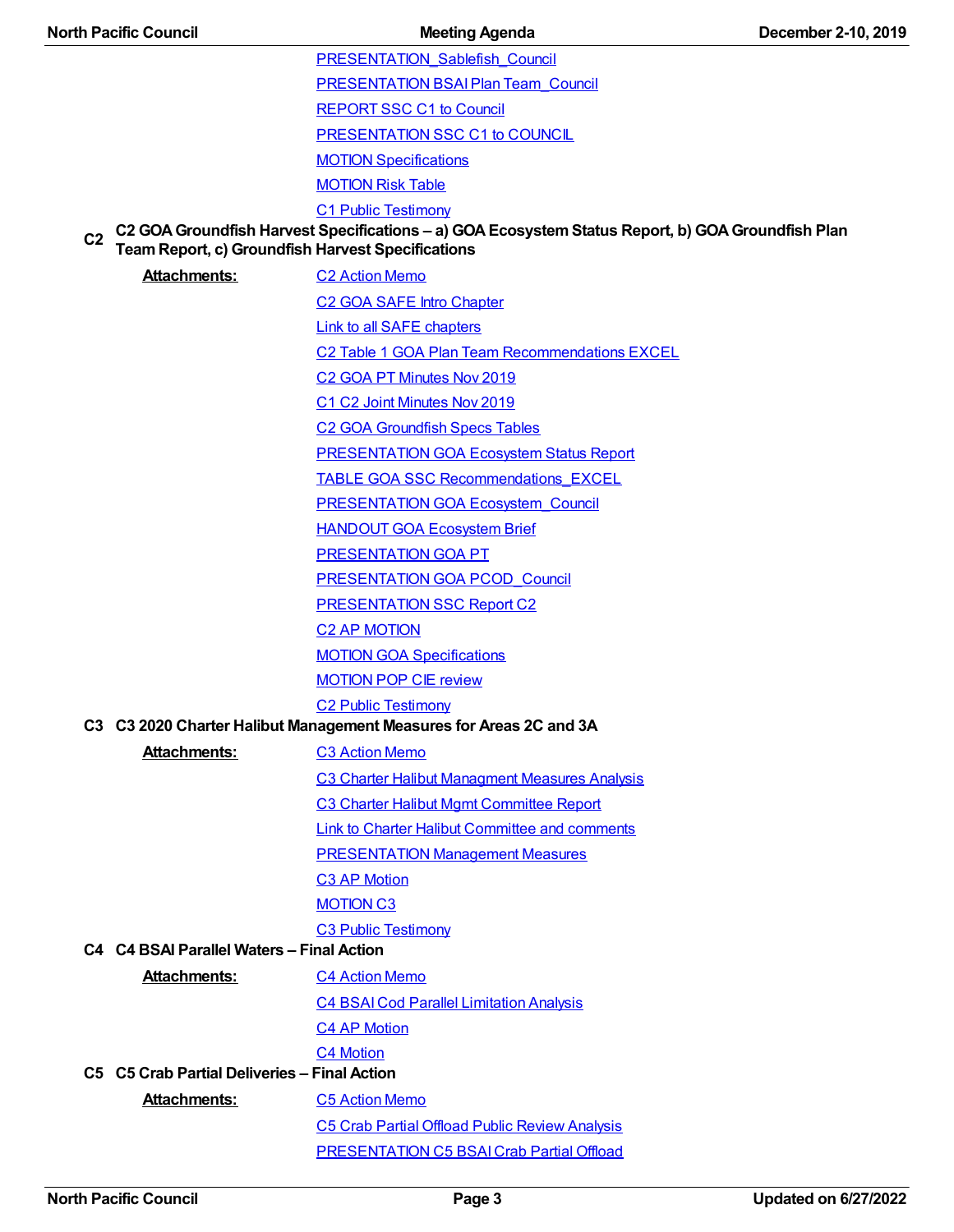| <b>North Pacific Council</b>                                  | <b>Meeting Agenda</b>                                             | December 2-10, 2019 |
|---------------------------------------------------------------|-------------------------------------------------------------------|---------------------|
|                                                               | <b>C5 AP Motion</b>                                               |                     |
|                                                               | <b>C5 MOTION</b>                                                  |                     |
|                                                               | <b>C5 Public Testimony</b>                                        |                     |
|                                                               | C6 C6 St. Matthew Blue King Crab Rebuilding Plan - Initial Review |                     |
| <b>Attachments:</b>                                           | <b>C6 Action Memo</b>                                             |                     |
|                                                               | <b>C6 SMBKC Rebuilding Initial Review Analysis</b>                |                     |
|                                                               | <b>C6 Appendix SMBKC SAFE</b>                                     |                     |
|                                                               | <b>PRESENTATION SMBKC Rebuilding Council</b>                      |                     |
|                                                               | <b>C6 AP Motion</b>                                               |                     |
|                                                               | <b>MOTION C6</b>                                                  |                     |
|                                                               | <b>C6 Public Testimony</b>                                        |                     |
|                                                               | C7 C7 Central GOA Rockfish Reauthorization - Initial Review       |                     |
| <b>Attachments:</b>                                           | <b>C7 Action Memo</b>                                             |                     |
|                                                               | C7 Rockfish Reauthorization - Initial Review Analysis             |                     |
|                                                               | <b>C7 Rockfish Reauthorization Social Impact Assessment</b>       |                     |
|                                                               | <b>C7 AP Motion</b>                                               |                     |
|                                                               | C7 Addendum                                                       |                     |
|                                                               | <b>MOTION C7</b>                                                  |                     |
|                                                               | <b>C7 Public Testimony</b>                                        |                     |
|                                                               | C8 C8 Unguided Halibut Rental Boat Registration - Initial Review  |                     |
| <b>Attachments:</b>                                           | <b>C8 Action Memo</b>                                             |                     |
|                                                               | <b>C8 Unguided Rental Vessels Analysis</b>                        |                     |
|                                                               | <b>Charter Halibut Mgmt Committee Report</b>                      |                     |
|                                                               | <b>C8 AP Motion</b>                                               |                     |
|                                                               | <b>PRESENTATION C8</b>                                            |                     |
|                                                               | <b>MOTION C8</b>                                                  |                     |
|                                                               | <b>C8 Public Testimony</b>                                        |                     |
| <b>D. OTHER ISSUES</b>                                        |                                                                   |                     |
| D1 D1 BSAI Halibut ABM Workplan                               |                                                                   |                     |
| <b>Attachments:</b>                                           | <b>D1 Action Memo</b>                                             |                     |
|                                                               | D1 BSAI Halibut ABM Workplan                                      |                     |
|                                                               | D1 ABM alternatives excel workbook                                |                     |
|                                                               | <b>MOTION D1</b>                                                  |                     |
|                                                               | <b>D1 Public Testimony</b>                                        |                     |
| D2 D2 Sablefish Discards - Discussion Paper                   |                                                                   |                     |
| <b>Attachments:</b>                                           | <b>D2 Action Memo</b>                                             |                     |
|                                                               | D2 Small Sablefish Discarding Discussion Paper                    |                     |
|                                                               | D <sub>2</sub> Errata                                             |                     |
|                                                               | <b>D2 AP Motion</b>                                               |                     |
|                                                               | <b>PRESENTATION D2</b>                                            |                     |
|                                                               | <b>MOTION D2</b>                                                  |                     |
|                                                               | <b>D2 Public Testimony</b>                                        |                     |
| D3 D3 Aleutian Islands Community Follow-up - Discussion Paper |                                                                   |                     |
| <b>Attachments:</b>                                           | <b>D3 Action Memo</b>                                             |                     |
|                                                               | D3 Al Cod Set-Aside Discussion Paper                              |                     |